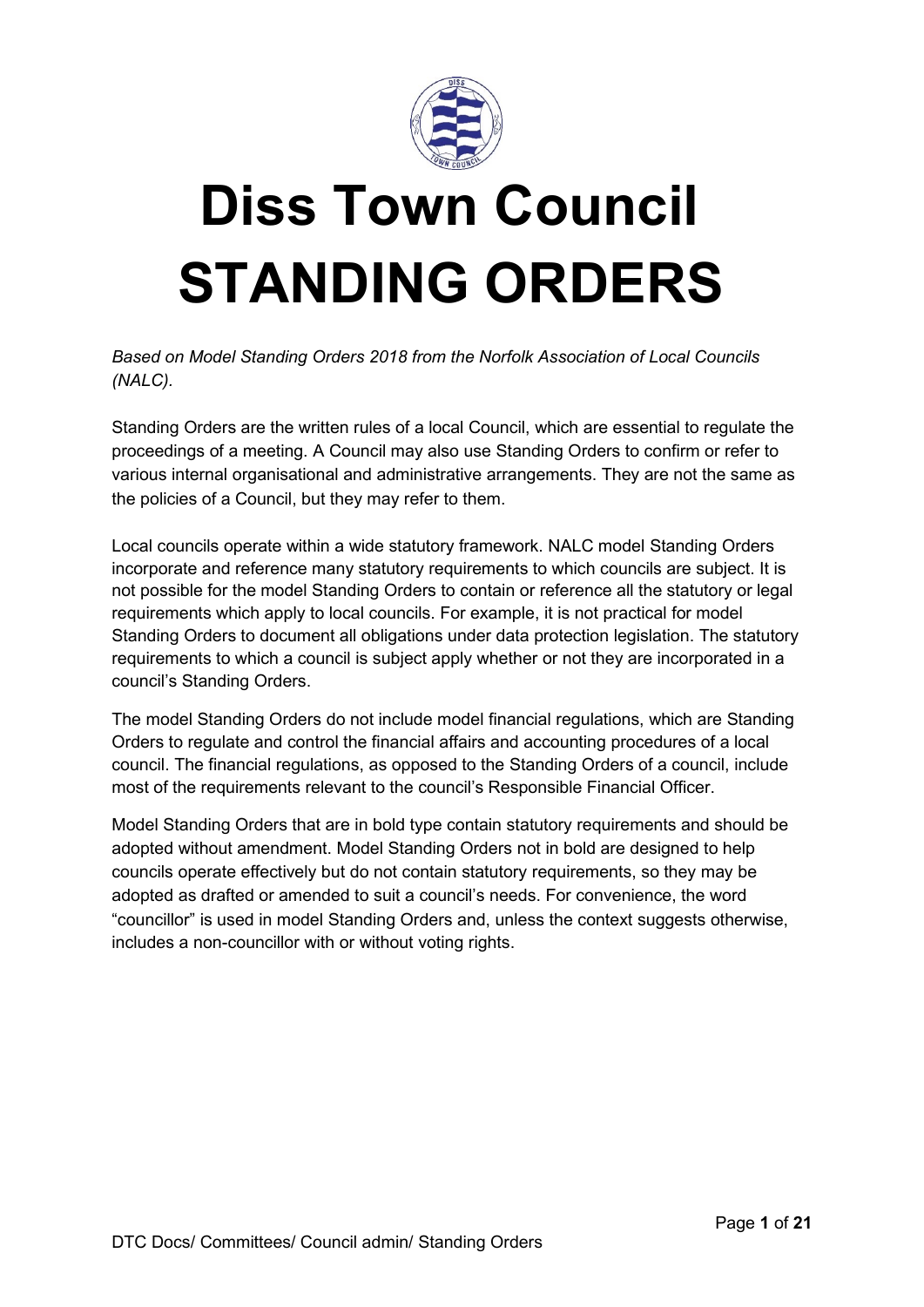#### **Index**

| 1.  | Rules of debate at meetings                                                            | 3  |
|-----|----------------------------------------------------------------------------------------|----|
| 2.  | Disorderly conduct at meetings                                                         | 5  |
| 3.  | Meetings generally                                                                     | 5  |
| 4.  | Committees and sub-committees                                                          | 8  |
| 5.  | <b>Ordinary Council meetings</b>                                                       | 9  |
| 6.  | Extraordinary meetings of the Council and committees<br>and sub-committees             | 10 |
| 7.  | <b>Previous resolutions</b>                                                            | 11 |
| 8.  | Voting on appointments                                                                 | 11 |
| 9.  | Motions for a meeting that require written notice<br>to be given to the Proper Officer | 11 |
| 10. | Motions at a meeting that do not require written notice                                | 12 |
| 11. | Management of Information                                                              | 13 |
| 12. | <b>Draft minutes</b>                                                                   | 13 |
| 13. | Code of conduct and dispensations                                                      | 14 |
| 14. | Code of conduct complaints                                                             | 15 |
| 15. | <b>Proper Officer</b>                                                                  | 15 |
| 16. | Responsible Financial Officer                                                          | 16 |
| 17. | Accounts and accounting statements                                                     | 16 |
| 18. | Financial controls and procurement                                                     | 17 |
| 19. | Handling staff matters                                                                 | 19 |
| 20. | Responsibilities to provide information                                                | 19 |
| 21. | Responsibilities under data protection legislation                                     | 19 |
| 22. | Relations with the press/media                                                         | 20 |
| 23. | Execution and sealing of legal deeds                                                   | 20 |
| 24. | <b>Communicating with District and County Councillors</b>                              | 20 |
| 25. | Restrictions on Councillor activities                                                  | 20 |
| 26. | <b>Standing Orders generally</b>                                                       | 21 |
|     |                                                                                        |    |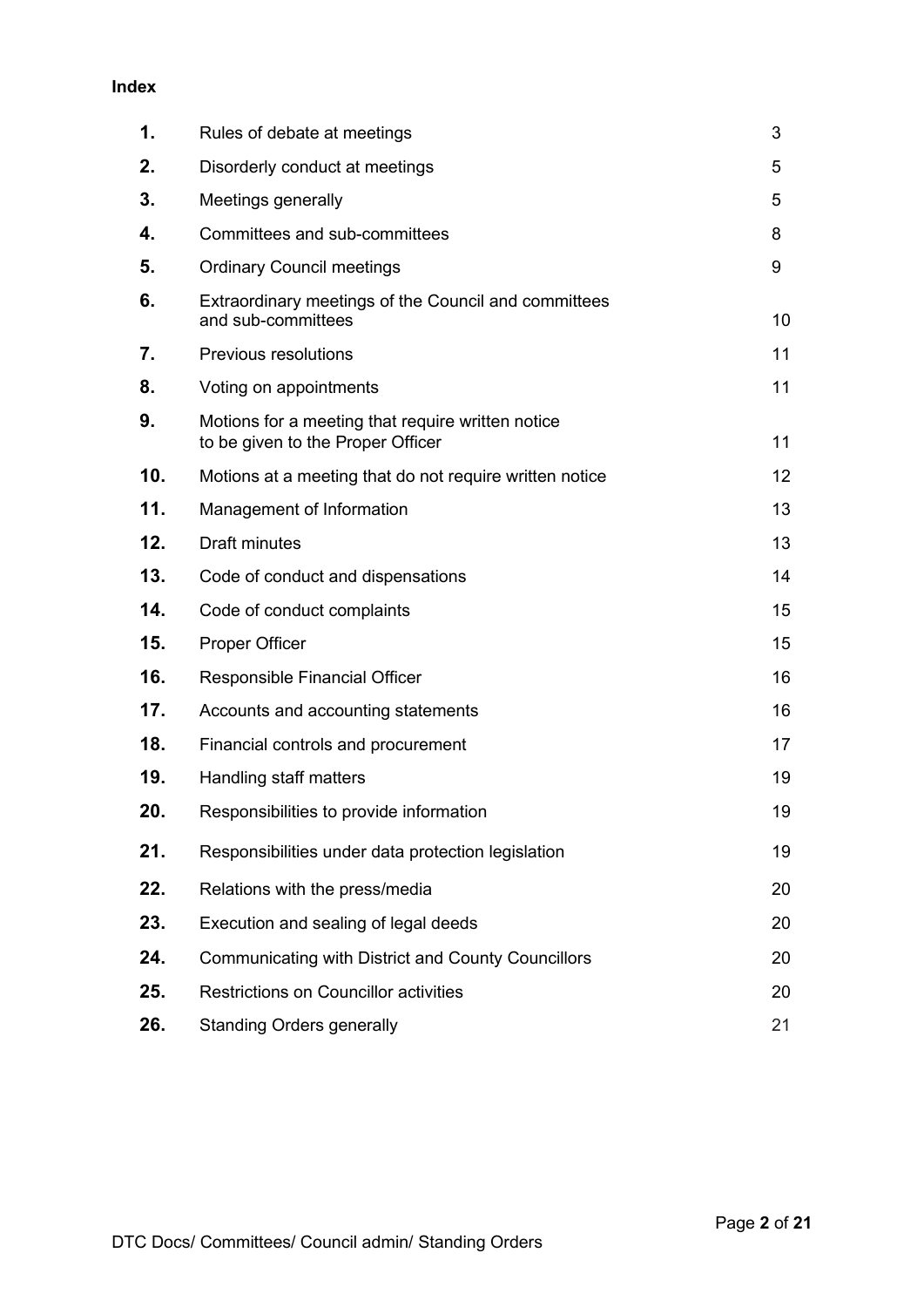# **1. Rules of debate at meetings**

- a Motions on the agenda shall be considered in the order that they appear unless the order is changed at the discretion of the Chairman of the meeting.
- b A motion (including an amendment) shall not be progressed unless it has been moved and seconded.
- c A motion on the agenda that is not moved by its proposer may be treated by the Chairman of the meeting as withdrawn.
- d If a motion (including an amendment) has been seconded, it may be withdrawn by the proposer only with the consent of the seconder and the meeting.
- e An amendment is a proposal to remove or add words to a motion. It shall not negate the motion.
- f If an amendment to the original motion is carried, the original motion becomes the substantive motion upon which further amendment(s) may be moved.
- g An amendment shall not be considered unless early verbal notice of it is given at the meeting and, if requested by the Chairman of the meeting, is expressed in writing to the Chairman.
- h A councillor may move an amendment to his/her own motion if agreed by the meeting. If a motion has already been seconded, the amendment shall be with the consent of the seconder and the meeting.
- i If there is more than one amendment to an original or substantive motion, the amendments shall be moved in the order directed by the Chairman.
- j Subject to Standing Order 1(k) below, only one amendment shall be moved and debated at a time, the order of which shall be directed by the Chairman of the meeting.
- k One or more amendments may be discussed together if the Chairman of the meeting considers this expedient, but each amendment shall be voted upon separately.
- l A councillor may not move more than one amendment to an original or substantive motion.
- m The mover of an amendment has no right of reply at the end of debate on it.
- n Where a series of amendments to an original motion are carried, the mover of the original motion shall have a right of reply either at the end of debate of the first amendment or at the very end of debate on the final substantive motion immediately before it is put to the vote.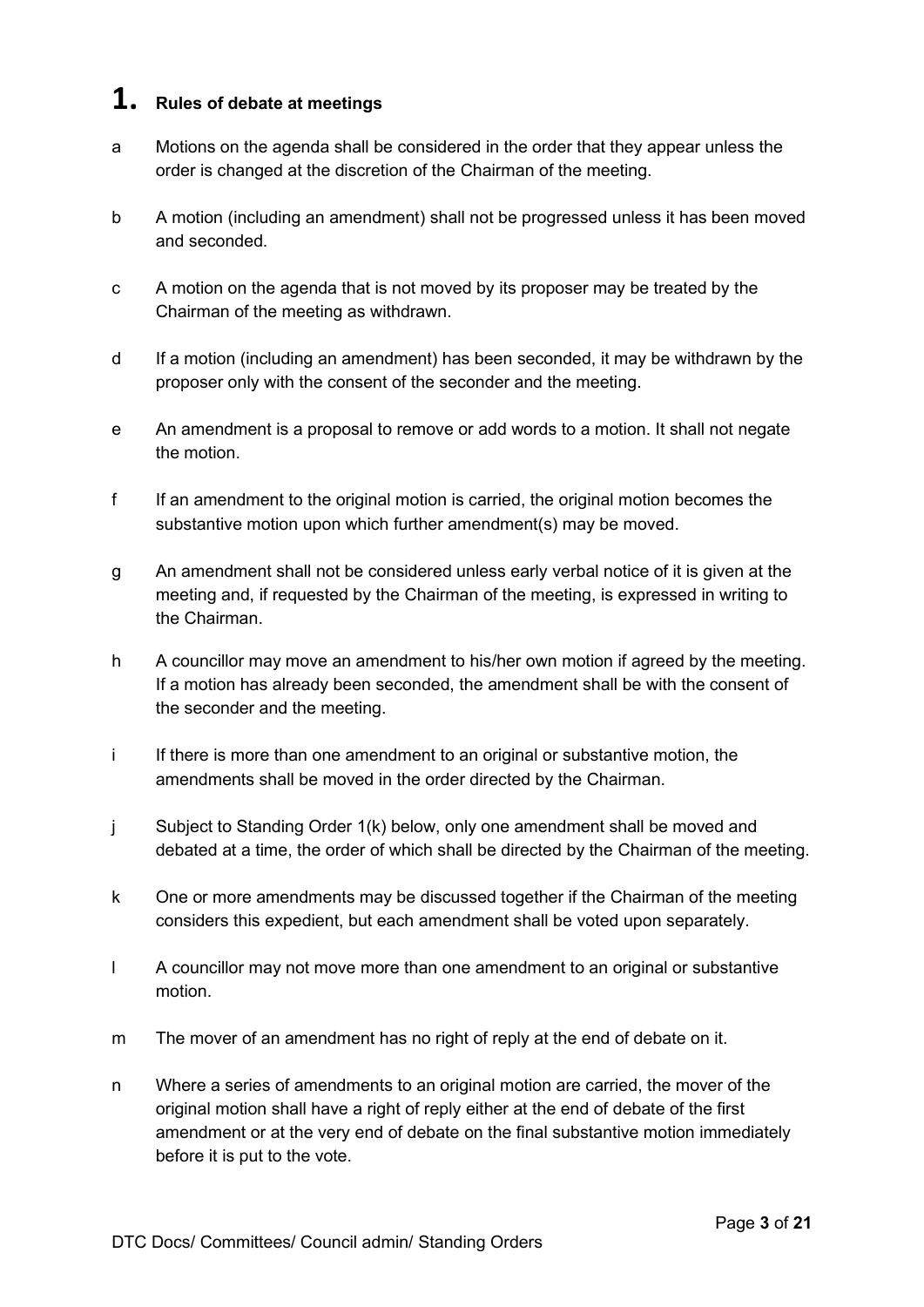- o Unless permitted by the Chairman of the meeting, a councillor may speak once in the debate on a motion except:
	- i. to speak on an amendment moved by another councillor;
	- ii. to move or speak on another amendment if the motion has been amended since he last spoke;
	- iii. to make a point of order;
	- iv. to give a personal explanation; or
	- v. in exercise of a right of reply.
- p During the debate of a motion, a councillor may interrupt only on a point of order or a personal explanation and the councillor who was interrupted shall stop speaking. A councillor raising a point of order shall identify the Standing Order which he considers has been breached or specify the other irregularity in the proceedings of the meeting he is concerned by.
- q A point of order shall be decided by the Chairman of the meeting and his/her decision shall be final.
- r When a motion is under debate, no other motion shall be moved except:
	- i. to amend the motion;
	- ii. to proceed to the next business;
	- iii. to adjourn the debate;
	- iv. to put the motion to a vote;
	- v. to ask a person to be no longer heard or to leave the meeting;
	- vi. to refer a motion to a committee or sub-committee for consideration;
	- vii. to exclude the public and press;
	- viii. to adjourn the meeting; or
	- ix. to suspend Standing Order(s) excepting those which reflect mandatory statutory requirements.
- s Before an original or substantive motion is put to the vote, the Chairman of the meeting shall be satisfied that the motion has been sufficiently debated and that the mover of the motion under debate has exercised or waived his/her right of reply.
- t Excluding motions moved under order 1(r) above, the contributions or speeches by a councillor shall relate only to the motion under discussion and shall not exceed minutes without the consent of the Chairman of the meeting.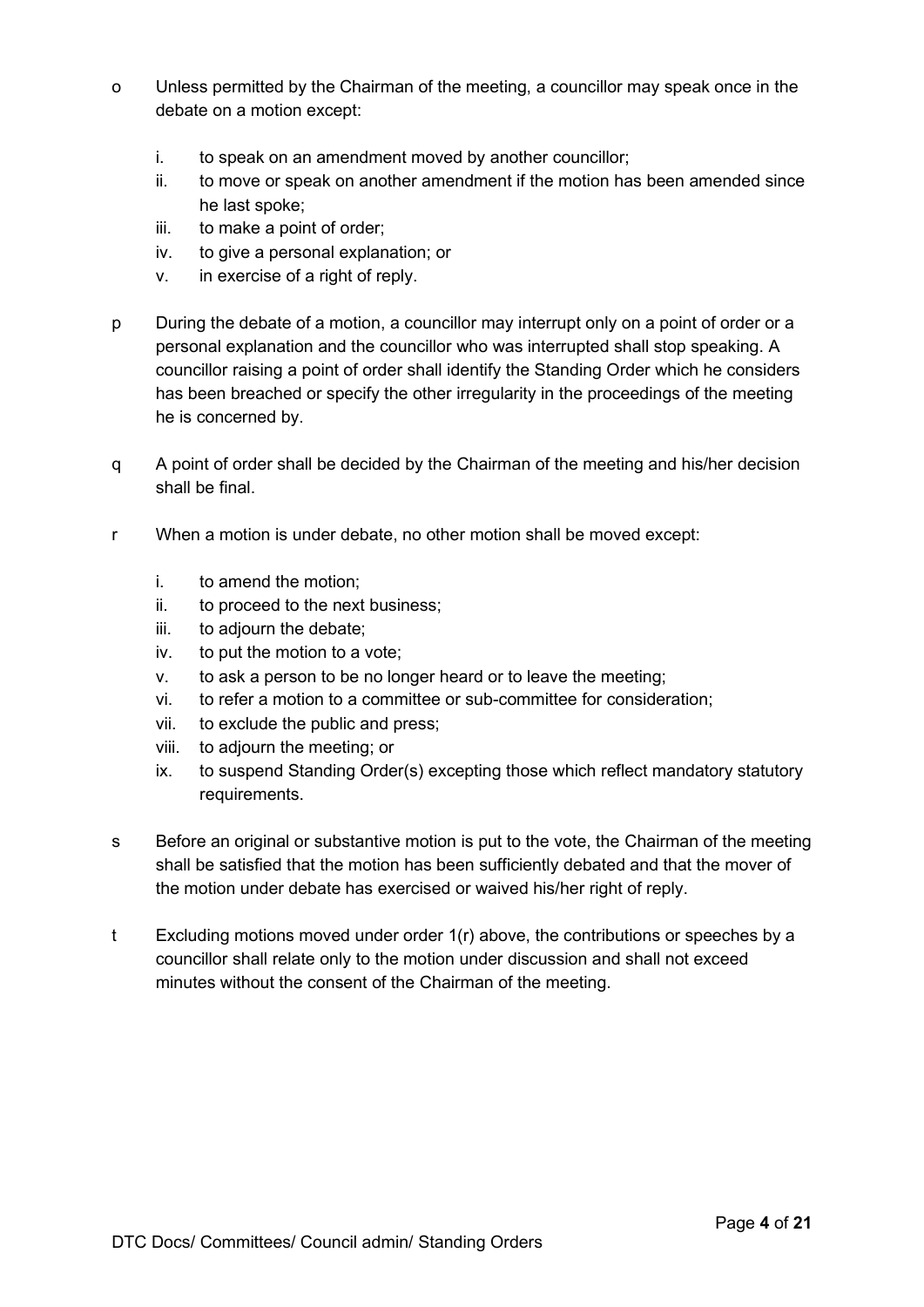# **2. Disorderly conduct at meetings**

- a No person shall obstruct the transaction of business at a meeting or behave offensively or improperly. If this Standing Order is ignored, the Chairman of the meeting shall request such person(s) to moderate or improve their conduct.
- b If a person disregards the request of the Chairman of the meeting to moderate or improve his/her conduct, any councillor or the Chairman of the meeting may move that the person be no longer heard or excluded from the meeting. The motion, if seconded, shall be put to the vote without discussion.
- c If a resolution made under Standing Order 2(b) above is ignored, the Chairman of the meeting may take further reasonable steps to restore order or to progress the meeting. This may include suspending, adjourning or closing the meeting.

# **3. Meetings generally**

Full Council meetings **(FC)** Committee meetings **(CO)** Sub-committee meetings **(SUB-CO)**

| a           | Councillors are expected to read agenda packs in advance of the meetings and<br>bring to the attention of the Clerks any queries relating to agenda items prior to<br>the start of the meeting.                                                                                                                      |
|-------------|----------------------------------------------------------------------------------------------------------------------------------------------------------------------------------------------------------------------------------------------------------------------------------------------------------------------|
| $\mathsf b$ | Meetings shall not take place in premises which at the time of the meeting<br>are used for the supply of alcohol, unless no other premises are available<br>free of charge or at a reasonable cost. (FC)                                                                                                             |
| $\mathbf C$ | The minimum three clear days for notice of a meeting does not include the<br>day on which notice was issued, the day of the meeting, a Sunday, a day<br>of the Christmas break, a day of the Easter break or of a bank holiday or a<br>day appointed for public thanksgiving or mourning. (FC / CO)                  |
| d           | Meetings shall be open to the public unless their presence is prejudicial to<br>the public interest by reason of the confidential nature of the business to<br>be transacted or for other special reasons. The public's exclusion from<br>part or all of a meeting shall be by a resolution which shall give reasons |
|             | for the public's exclusion. (FC / CO)                                                                                                                                                                                                                                                                                |
| $\mathbf e$ | Members of the public may make representations, answer questions and give<br>evidence at a meeting which they are entitled to attend in respect of the<br>business on the agenda.                                                                                                                                    |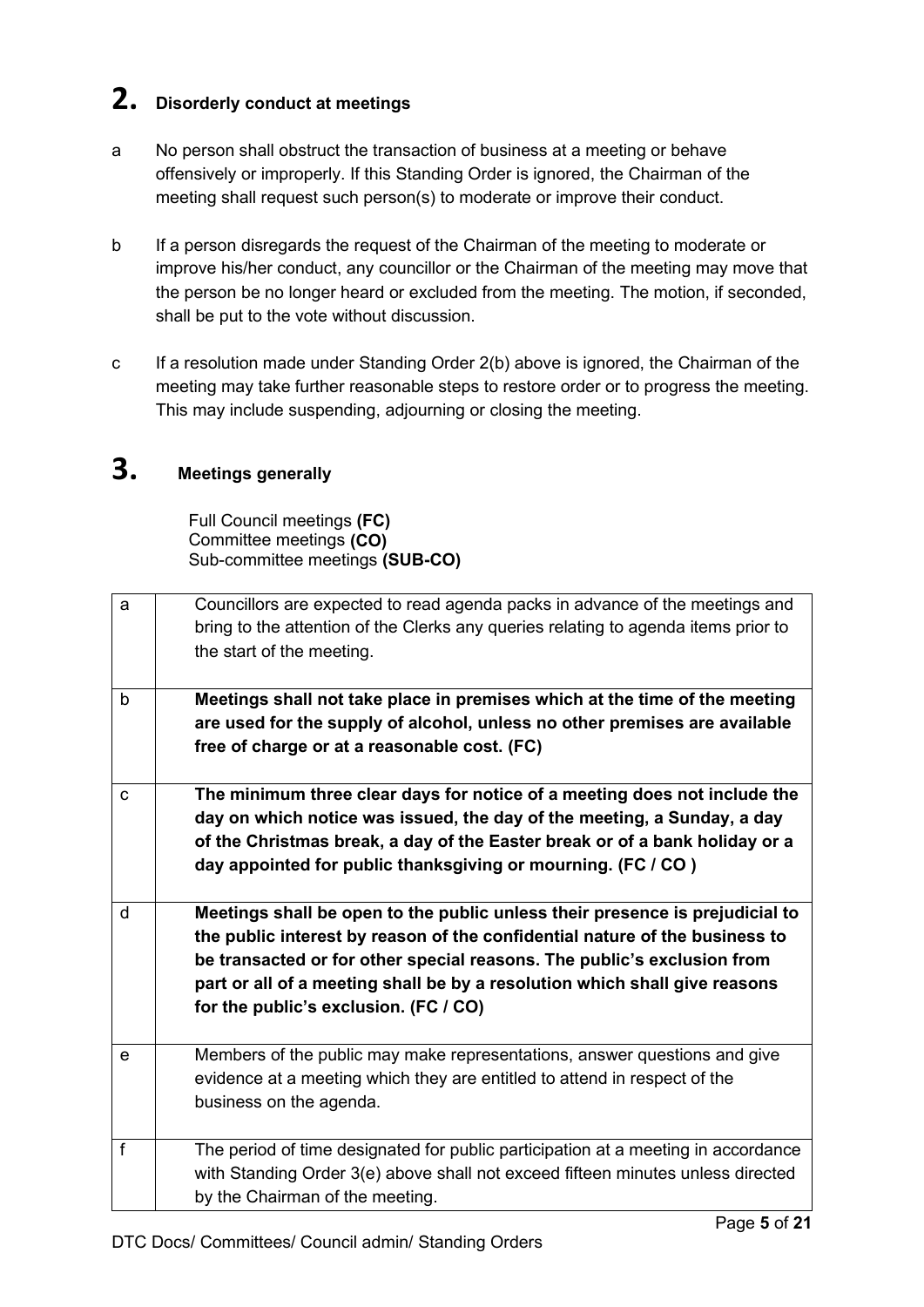| g                        | Subject to Standing Order 3(f) above, a member of the public shall not speak for<br>more than three minutes.                                                                                                                                                                                                                                                                                                                                                                                                                                                      |  |
|--------------------------|-------------------------------------------------------------------------------------------------------------------------------------------------------------------------------------------------------------------------------------------------------------------------------------------------------------------------------------------------------------------------------------------------------------------------------------------------------------------------------------------------------------------------------------------------------------------|--|
| h                        | A councillor who is not a member of a committee can speak on agenda items of<br>another committee and should be invited to the table, but would not be able to<br>vote, unless co-opted. The time given to speak will be at the discretion of the<br>Chairman.                                                                                                                                                                                                                                                                                                    |  |
| $\mathbf{i}$             | In accordance with Standing Order 3(e) above, a question shall not require a<br>response at the meeting nor start a debate on the question. The Chairman of the<br>meeting may direct that a written or oral response be given.                                                                                                                                                                                                                                                                                                                                   |  |
| j                        | A person shall raise their hand when requesting to speak and stand when<br>speaking (except when a person has a disability or is likely to suffer discomfort)<br>at meetings of Full Council. The Chairman of the meeting may at any time<br>permit a person to be seated when speaking. At committee meetings a person<br>shall raise their hand when requesting to speak.                                                                                                                                                                                       |  |
| k                        | A person who speaks at a meeting shall direct their comments to the Chairman<br>of the meeting.                                                                                                                                                                                                                                                                                                                                                                                                                                                                   |  |
| $\overline{\phantom{a}}$ | Only one person is permitted to speak at a time. If more than one person wants<br>to speak, the chairman of the meeting shall direct the order of speaking.                                                                                                                                                                                                                                                                                                                                                                                                       |  |
| m                        | Subject to Standing Order 3(m), a person who attends a meeting is<br>permitted to report on the meeting whilst the meeting is open to the public.<br>To "report" means to film, photograph, make an audio recording of<br>meeting proceedings, use any other means for enabling persons not<br>present to see or hear the meeting as it takes place or later or to report or<br>to provide oral or written commentary about the meeting so that the report<br>or commentary is available as the meeting takes place or later to persons<br>not present. (FC / CO) |  |
|                          |                                                                                                                                                                                                                                                                                                                                                                                                                                                                                                                                                                   |  |
| n                        | A person present at a meeting may not provide an oral report or oral<br>commentary about a meeting as it takes place without permission.<br>(FC / CO)                                                                                                                                                                                                                                                                                                                                                                                                             |  |
| o                        | The press shall be provided with reasonable facilities for the taking of their<br>report of all or part of a meeting at which they are entitled to be present.<br>(FC / CO)                                                                                                                                                                                                                                                                                                                                                                                       |  |
| p                        | Subject to Standing Orders which indicate otherwise, anything authorised<br>or required to be done by, to or before the Town Mayor may in their<br>absence be done by, to or before the Council Leader. (FC)                                                                                                                                                                                                                                                                                                                                                      |  |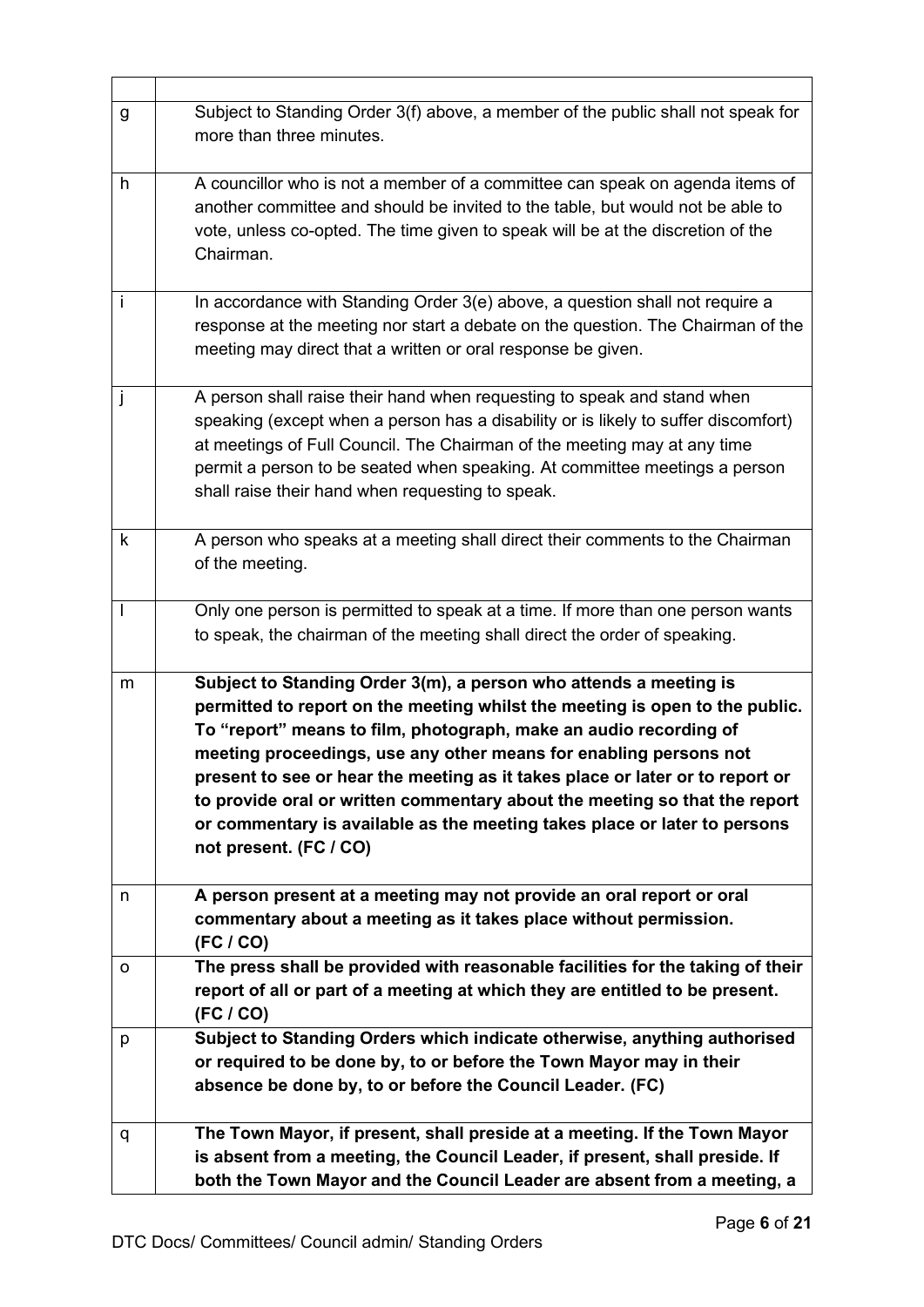|              | councillor as chosen by the councillors present at the meeting shall<br>preside at the meeting. (FC)                                                                                                                                                                                                                                                                                                                                                                                                                                    |
|--------------|-----------------------------------------------------------------------------------------------------------------------------------------------------------------------------------------------------------------------------------------------------------------------------------------------------------------------------------------------------------------------------------------------------------------------------------------------------------------------------------------------------------------------------------------|
|              |                                                                                                                                                                                                                                                                                                                                                                                                                                                                                                                                         |
| $\mathsf{r}$ | Subject to a meeting being quorate, all questions at a meeting shall be<br>decided by a majority of the councillors or councillors with voting rights<br>present and voting. (ALL)                                                                                                                                                                                                                                                                                                                                                      |
| $\mathsf{s}$ | The Chairman of a meeting may give an original vote on any matter put to<br>the vote, and in the case of an equality of votes may exercise his/her<br>casting vote whether or not s/he gave an original vote. (ALL)<br>See Standing Orders 5(i) and (j) below for the different rules that apply in the<br>election of the Town Mayor at the Annual Meeting of the Council.                                                                                                                                                             |
| $\mathbf{t}$ | Unless Standing Orders provide otherwise, voting on a question shall be<br>by a show of hands. At the request of a councillor, the voting on any<br>question shall be recorded so as to show whether each councillor present<br>and voting gave his/her vote for or against that question. (FC) Such a<br>request shall be made before moving on to the next item of business on the<br>agenda.                                                                                                                                         |
| u            | The minutes of a meeting shall include an accurate record of the following:<br>the time and place of the meeting;<br>i.<br>the names of councillors present and absent;<br>ii.<br>iii.<br>interests that have been declared by councillors and non-councillors with<br>voting rights;<br>whether a councillor or non-councillor with voting rights left the meeting<br>iv.<br>when matters that they held interests in were being considered;<br>if there was a public participation session; and<br>۷.<br>the resolutions made.<br>vi. |
| v            | A councillor or a non-councillor with voting rights who has a disclosable<br>pecuniary interest or another interest as set out in the Council's code of<br>conduct in a matter being considered at a meeting, is subject to statutory<br>limitations or restrictions under the code on his/her right to participate and<br>vote on that matter. (ALL)                                                                                                                                                                                   |
| W            | No business may be transacted at a meeting unless at least one-third of<br>the whole number of members of the Council are present (five) and in no<br>case shall the quorum of a meeting be less than five. The quorum for<br>committees and sub-committees is three. (FC)                                                                                                                                                                                                                                                              |
| $\mathsf{x}$ | If a meeting is or becomes inquorate no business shall be transacted and<br>the meeting shall be closed. The business on the agenda for the meeting shall<br>be adjourned to another meeting. (ALL)                                                                                                                                                                                                                                                                                                                                     |
| y            | A meeting shall not exceed a period of two hours.                                                                                                                                                                                                                                                                                                                                                                                                                                                                                       |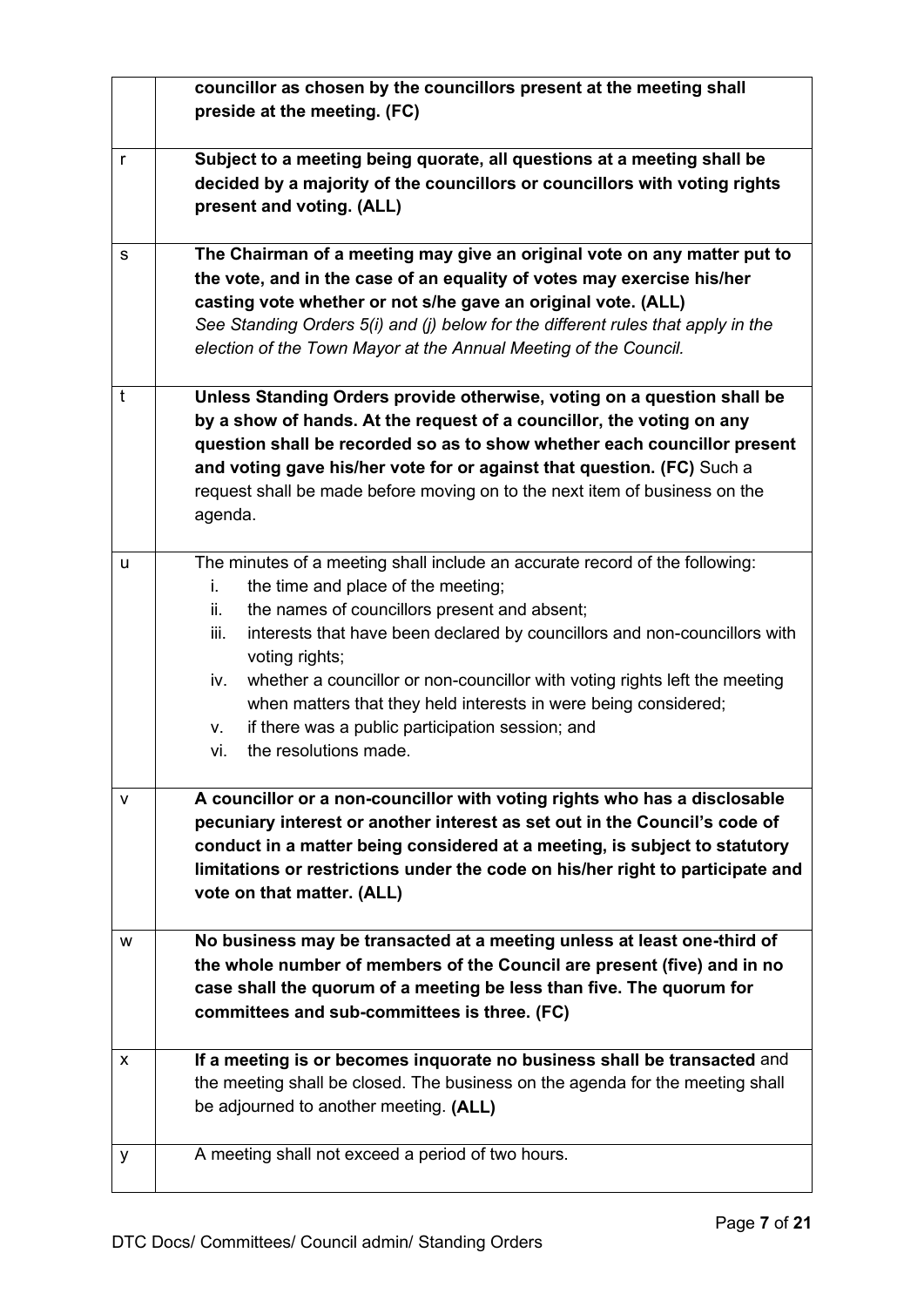## **4. Committees and sub-committees**

- a **Unless the Council determines otherwise, a committee may appoint a subcommittee whose terms of reference and members shall be determined by the committee.**
- b **The members of a committee may include non-councillors unless it is a committee which regulates and controls the finances of the Council.**
- c **Unless the Council determines otherwise, all the members of an advisory committee and a sub-committee of the advisory committee may be noncouncillors.**
- d The Council will, at the Annual Meeting of the Council, appoint such standing committees and sub-committees as are deemed necessary to effectively discharge the Council's business, and:
	- i. shall determine their terms of reference;
	- ii. shall determine the number of ordinary meetings of a standing committee up until the date of the next Annual Meeting of Full Council;
	- iii. shall permit committees to determine the time of their meetings;
	- iv. shall, subject to Standing Orders 4(b) and (c) above, appoint and determine the terms of office of members of such committees;
	- v. may, subject to Standing Orders 4(b) and (c) above, appoint and determine the terms of office of the substitute members to committees whose role is to replace the ordinary members at a meeting of committees if the ordinary members of committees confirm to the Proper Officer at least 24 hours before the meeting that they are unable to attend;
	- vi. shall permit committees to appoint their own Chairman at their first meetings
	- vii. shall determine the place, notice requirements and quorum for a meeting of committees and sub-committees which shall be no less than three;
	- viii. shall determine if the public may participate at a meeting of committees;
	- ix. shall determine if the public and press are permitted to attend the meetings of sub-committees and also the advance public notice requirements, if any, required for the meetings of sub-committees;
	- x. shall determine if the public may participate at a meeting of sub-committees that they are permitted to attend; and
	- xi. may dissolve a committee.
- e The Council, may, at any other time, appoint committees, sub-committees, working parties or forums as are deemed necessary.
- f Committees, may, also at any other time, appoint working parties or forums as are deemed necessary providing they fall under their committee's terms of reference.
- g Where the Mayor and Council Leader are ex-officio members of committees or sub-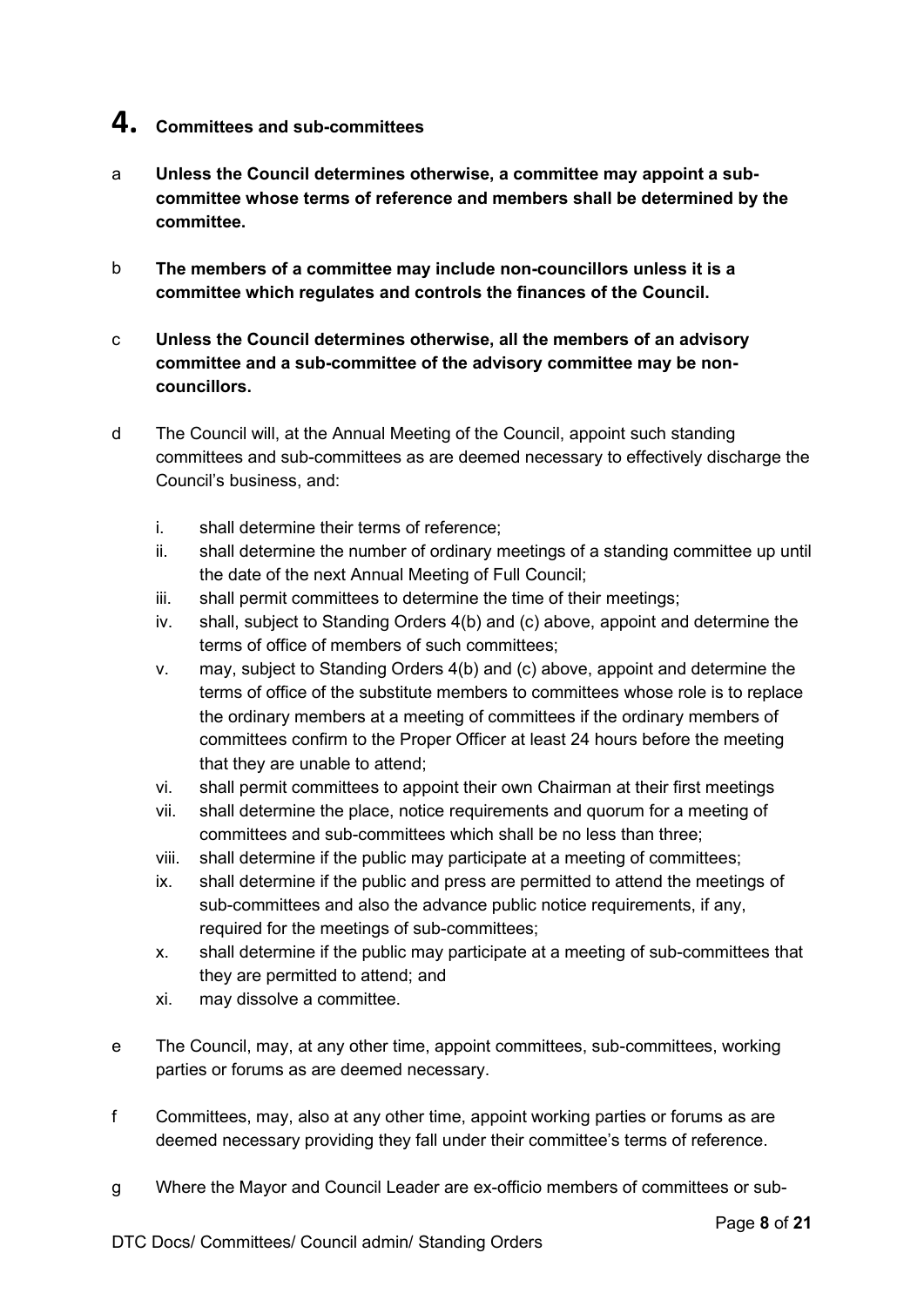committees, they shall have full voting rights.

### **5. Ordinary Council meetings**

- **a In an election year, the Annual Meeting of the Council shall be held on or within 14 days following the day on which the new councillors elected take office.**
- **b In a year which is not an election year, the Annual Meeting of Council shall be held on such day in May as the Council may direct.**
- **c The Annual Meeting of the Council shall take place at 7.15pm.**
- **d In addition to the Annual Meeting of the Council, at least three other ordinary meetings shall be held in each year on such dates and times as the Council decides.**
- **e The first business conducted at the Annual Meeting of the Council shall be the election of the Town Mayor (Chairman) and Council Leader.**
- **f The Town Mayor, unless he has resigned or becomes disqualified, shall continue in office and preside at the Annual Meeting until his/her successor is elected at the next Annual Meeting of the Council.**
- **g The Council Leader, unless he resigns or becomes disqualified, shall hold office until immediately after the election of the Town Mayor at the next Annual Meeting of the Council.**
- **h In an election year, if the current Town Mayor has not been re-elected as a member of the Council, s/he shall preside at the meeting until a successor Town Mayor has been elected. The current Town Mayor shall not have an original vote in respect of the election of the new Town Mayor but must give a casting vote in the case of an equality of votes.**
- **i In an election year, if the current Town Mayor has been re-elected as a member of the Council, s/he shall preside at the meeting until a new Town Mayor has been elected. s/he may exercise an original vote in respect of the election of the new Town Mayor and must give a casting vote in the case of an equality of votes.**
- j Following the election of the Town Mayor and Council Leader at the Annual Meeting of the Council, the business of the annual meeting shall include:
	- i. **In an election year, delivery by the Town Mayor and councillors of their acceptance of office forms unless the Council resolves for this to be done at a later date**. **In a year which is not an election year, delivery by the Town Mayor of their acceptance of office form unless the Council resolves for this to be done at a later date;**
	- ii. To receive and accept apologies. Members are required to give a reason for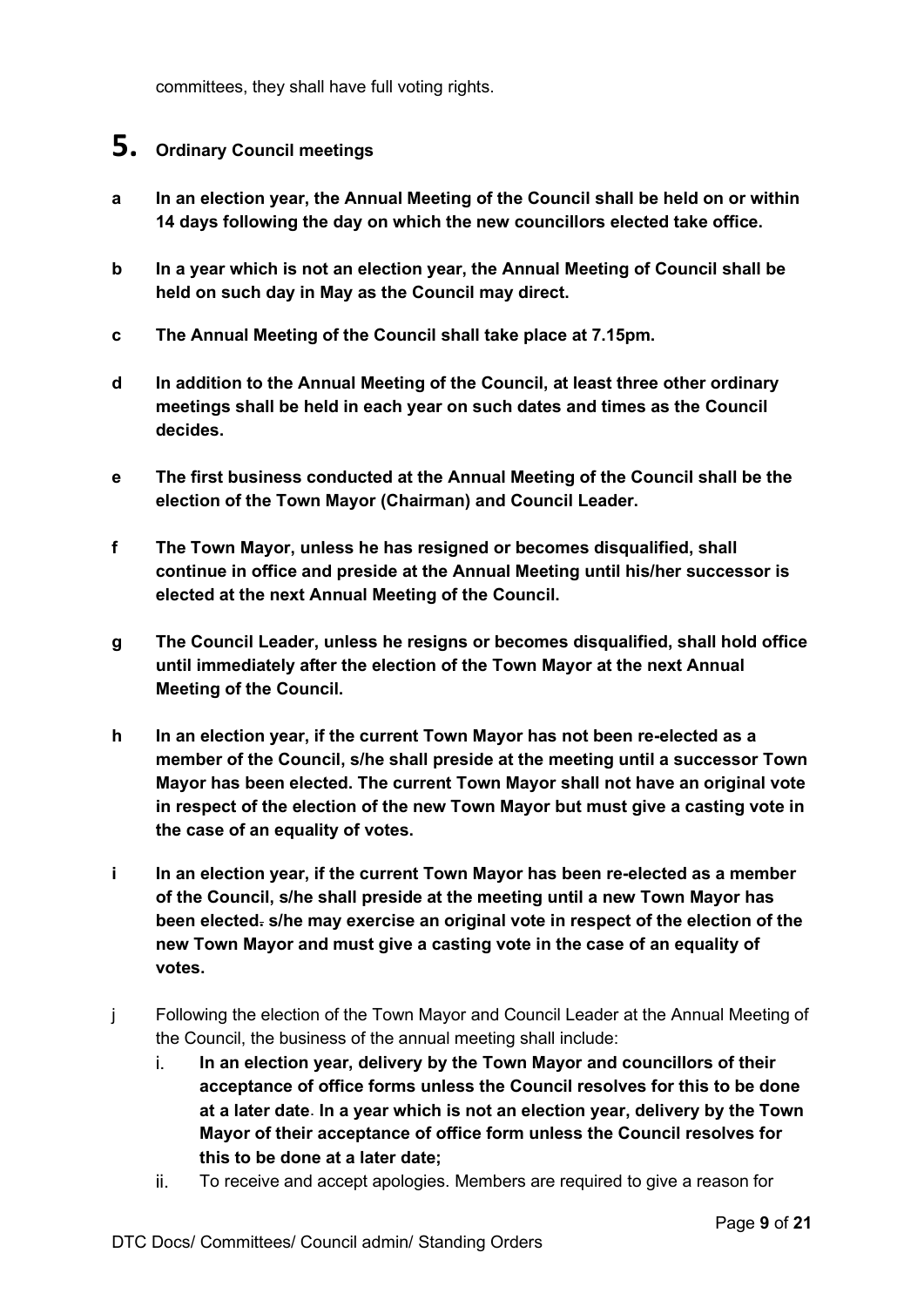absence and if so, requested by a councillor, the Clerk must provide the reason given. It will be minuted if Council refuses to accept the reason for absence. If a councillor is unlikely to attend meetings for an extended period of time s/he may ask for dispensation for up to six months. If a councillor is unable to attend meetings or carry out any duties for a period of more than six months and has not sought dispensation, then they will be automatically disqualified;

- iii. Confirmation of the accuracy of the minutes of the last meeting of the Council;
- iv. In the ordinary year of election to fill any vacancies left unfilled at the election by reason of insufficient nominations;
- v. In an election year, to decide when declarations of acceptance of office and written undertakings to observe the Code of Conduct adopted by the Council shall be received (if not received);
- vi. To receive a report of accounts authorised for payment and other relevant financial reports;
- vii. In an election year, to make arrangements to exercise the General Power of Competence (if the criteria is met);
- viii. Review of delegation arrangements and the Terms of Reference for committees;
- ix. Appointment of members to committees;
- x. Appointment of any new committees in accordance with Standing Order 4 above;
- xi. Determining the time and place of ordinary meetings of the Full Council and its committees and sub-committees up to and including the next Annual Meeting of Council;
- xii. Approve a schedule for review by Council or specified committee of:
	- All Council policies
	- Standing Orders
	- Financial Regulations
	- Internal audit procedures and financial risk management
	- Rents and hire charges
	- Facilities rules and regulations
	- Representation on or work with external bodies and arrangements for reporting back.

# **6. Extraordinary meetings of the Council and committees and sub-committees**

- **a The Town Mayor may convene an extraordinary meeting of the Council at any time.**
- **b If the Town Mayor does not or refuses to call an extraordinary meeting of the Council within seven days of having been requested in writing to do so by two councillors, any two councillors may convene an extraordinary meeting of the Council. The public notice giving the time, place and agenda for such a meeting must be signed by the two councillors.**
- c The Chairman of a committee or a sub-committee may convene an extraordinary meeting of the committee or the sub-committee at any time.
- d If the Chairman of a committee or a sub-committee does not or refuses to call an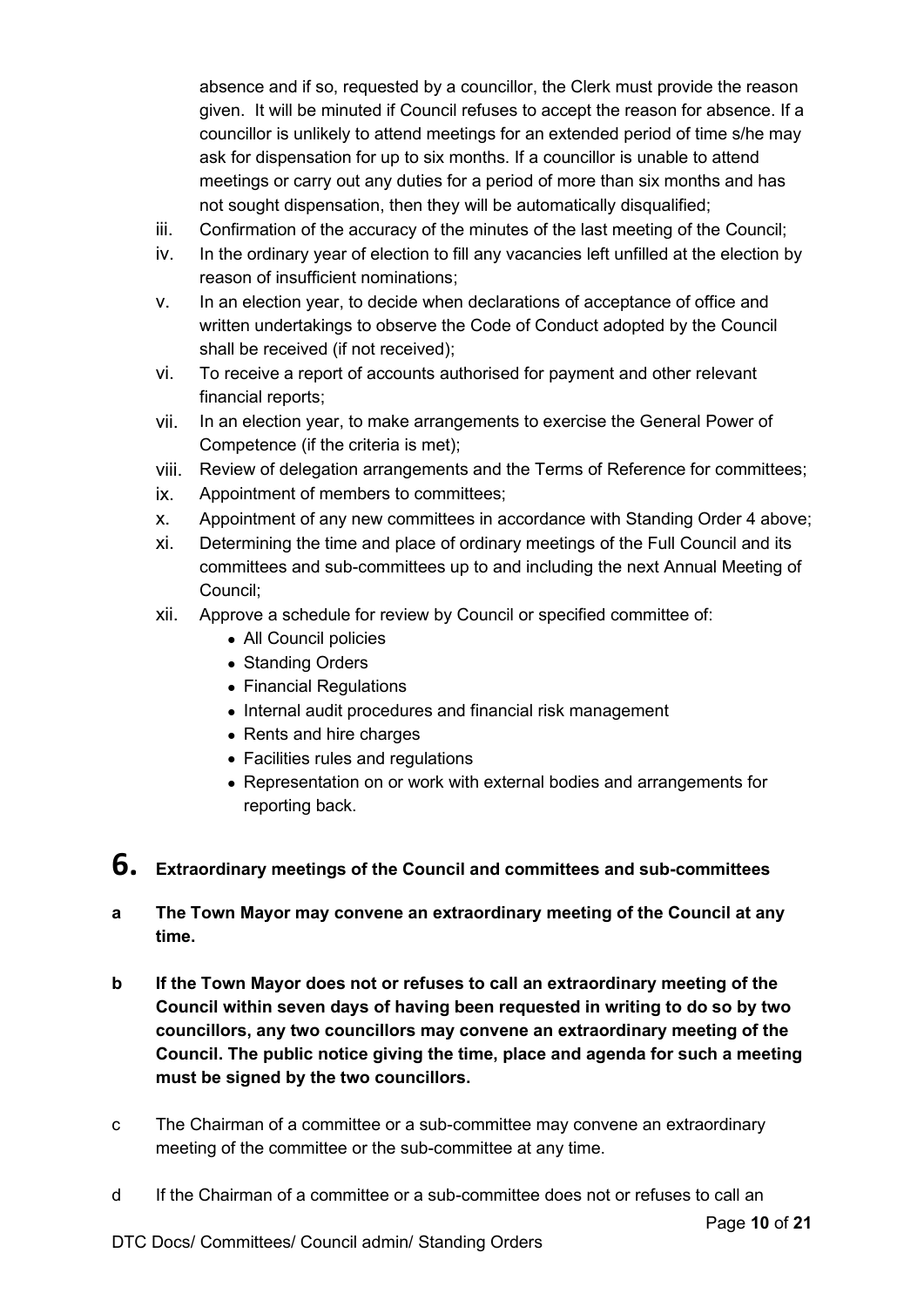extraordinary meeting within seven days of having been requested by to do so by two members of the committee or the sub-committee, any two members of the committee or the sub-committee may convene an extraordinary meeting of a committee or a subcommittee.

# **7. Previous resolutions**

- a A resolution shall not be reversed within six months except either by a special motion, which requires written notice by at least four councillors to be given to the Proper Officer in accordance with Standing Order 9 below, or by a motion moved in pursuance of the recommendation of a committee or a sub-committee.
- b When a motion moved pursuant to Standing Order 7(a) above has been disposed of, no similar motion may be moved within a further six months.

# **8. Voting on appointments**

- a Where more than two persons have been nominated for a position to be filled by the Council and none of those persons has received an absolute majority of votes in their favour, the name of the person having the least number of votes shall be struck off the list and a fresh vote taken. This process shall continue until a majority of votes is given in favour of one person. A tie in votes may be settled by the casting vote exercisable by the Chairman of the meeting.
- b Voting on appointments will be by show of hands but may be by recorded ballot at the discretion of the Chairman.

#### **9. Motions for a meeting that require written notice to be given to the Proper Officer**

- a A motion shall relate to the responsibilities of the meeting which it is tabled for and in any event shall relate to the performance of the Council's statutory functions, powers and obligations or an issue which specifically affects the Council's area or its residents.
- b No motion may be moved at a meeting unless it is on the agenda and the mover has given written notice of its wording to the Proper Officer at least seven clear days before the meeting. Clear days do not include the day of the notice or the day of the meeting.
- c The Proper Officer may, before including a motion on the agenda received in accordance with Standing Order 9(b) above, correct obvious grammatical or typographical errors in the wording of the motion.
- d If the Proper Officer considers the wording of a motion received in accordance with Standing Order 9(b) above is not clear in meaning, the motion shall be rejected until the mover of the motion resubmits it in writing to the Proper Officer so that it can be understood at least five clear days before the meeting.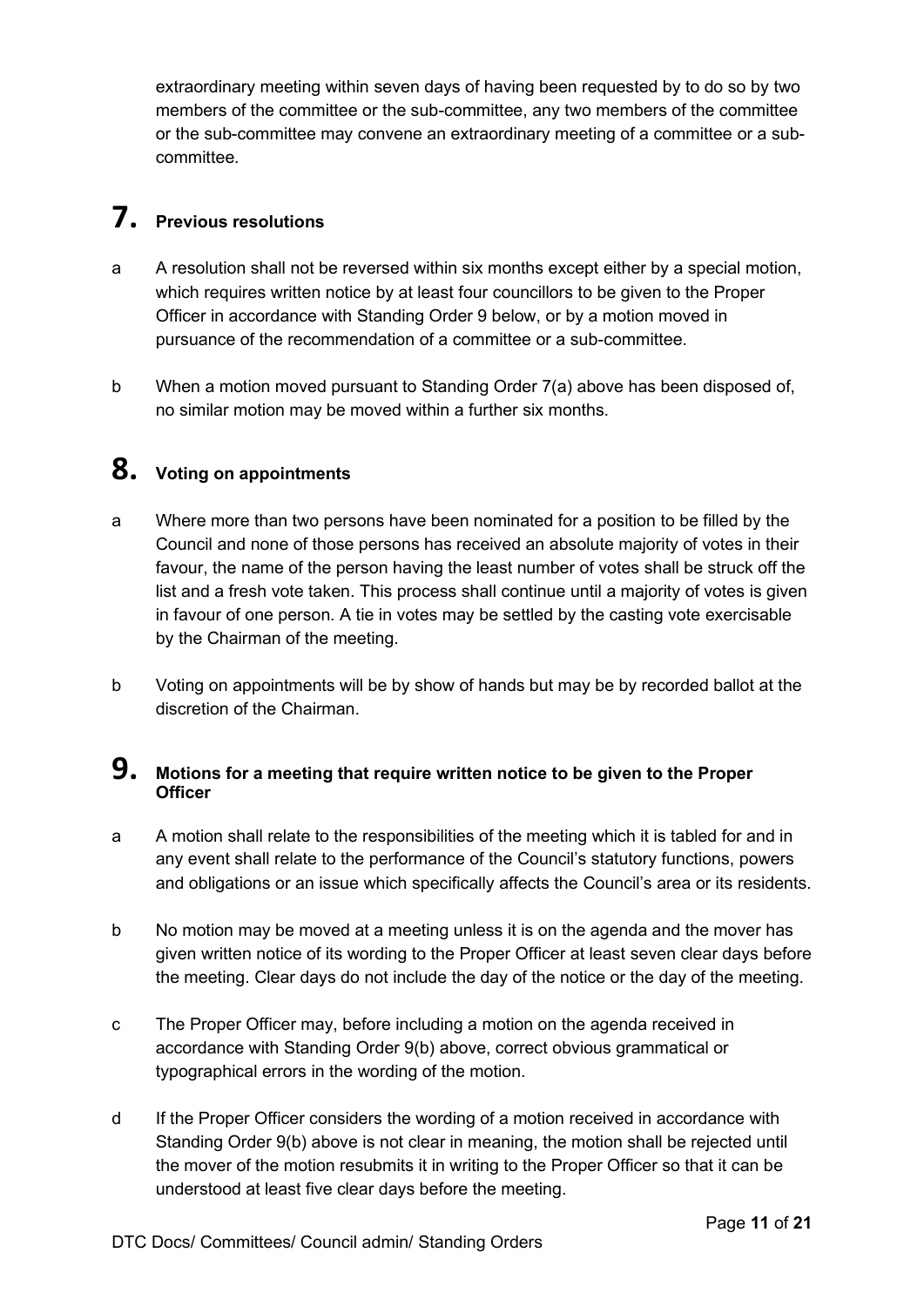- e If the wording or subject of a proposed motion is considered improper, the Proper Officer shall consult with the Chairman of the forthcoming meeting or, as the case may be, the councillors who have convened the meeting, to consider whether the motion shall be included in the agenda or rejected.
- f Subject to Standing Order 9(e) above, the decision of the Proper Officer as to whether or not to include the motion on the agenda shall be final.
- g Motions received shall be recorded electronically and numbered in the order that they are received.
- h Motions rejected shall be recorded electronically with an explanation by the Proper Officer for their rejection.

## **10. Motions at a meeting that do not require written notice**

- a The following motions may be moved at a meeting without written notice to the Proper Officer;
	- i. to correct an inaccuracy in the draft minutes of a meeting;
	- ii. to move to a vote;
	- iii. to defer consideration of a motion;
	- iv. to refer a motion to a committee or sub-committee;
	- v. to appoint a person to preside at a meeting;
	- vi. to change the order of business on the agenda;
	- vii. to proceed to the next business on the agenda;
	- viii. to require a written report;
	- ix. to appoint a committee or sub-committee and their members;
	- x. to extend the time limits for speaking;
	- xi. to exclude the press and public from a meeting in respect of confidential or sensitive information which is prejudicial to the public interest;
	- xii. to not hear further from a councillor or a member of the public;
	- xiii. to exclude a councillor or member of the public for disorderly conduct;
	- xiv. to temporarily suspend the meeting;
	- xv. to suspend a Standing Order (unless it reflects mandatory statutory requirements);
	- xvi. to adjourn the meeting; or
	- xvii. to close a meeting.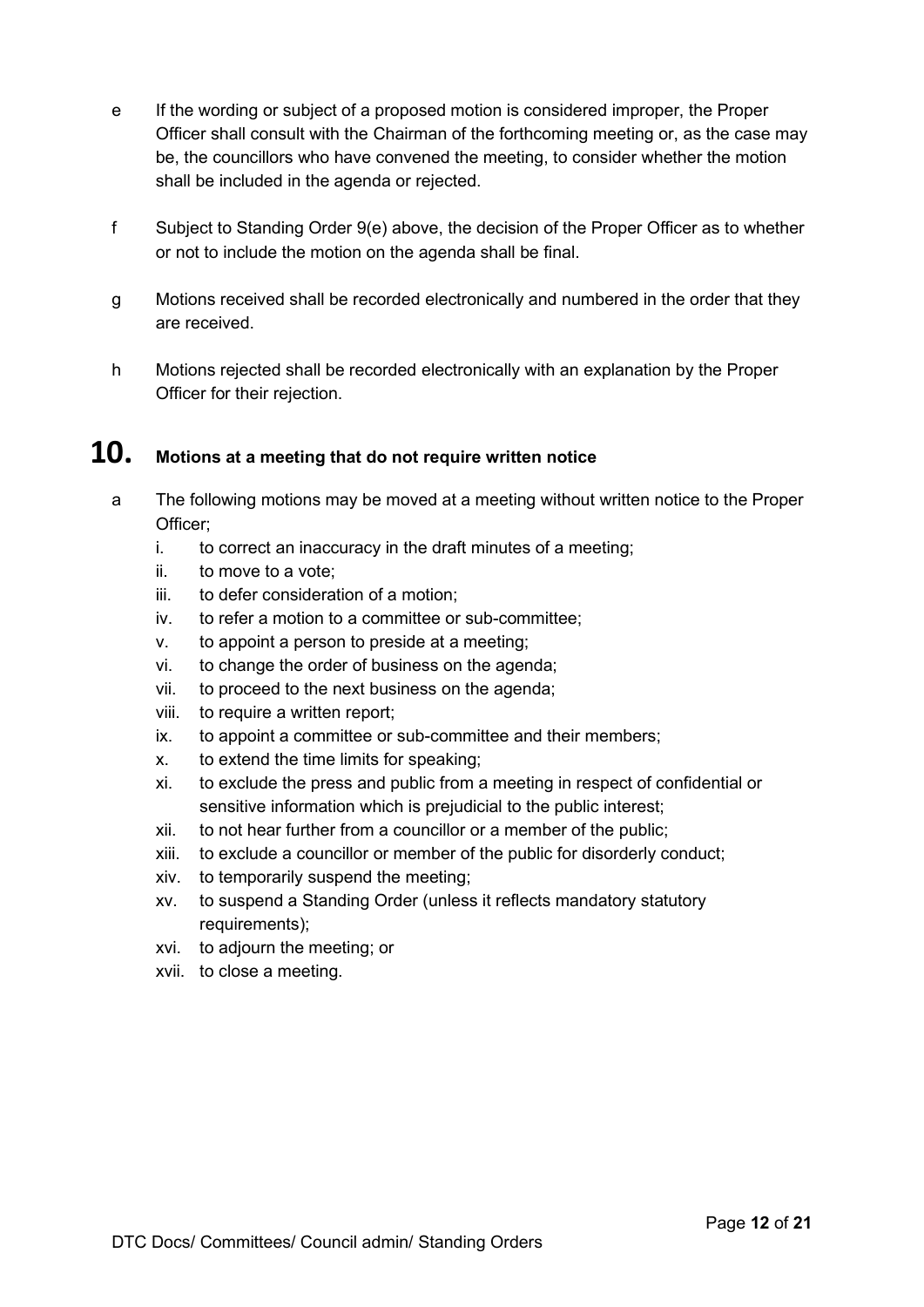## **11. Management of Information**

*See also Standing Order 20.*

- **a The Council shall have in place and keep under review, technical and organisational measures to keep secure information (including personal data) which it holds in paper and electronic form. Such arrangements shall include deciding who has access to personal data and encryption of personal data.**
- **b The Council shall have in place, and keep under review, policies for the retention and safe destruction of all information (including personal data) which it holds in paper and electronic form. The Council's retention policy shall confirm the period for which information (including personal data) shall be retained or if this is not possible the criteria used to determine that period (e.g. the Limitation Act 1980).**
- **c The agenda, papers that support the agenda and the minutes of a meeting shall not disclose or otherwise undermine confidential information or personal data without legal justification.**
- **d Councillors, staff, the Council's contractors and agents shall not disclose confidential information or personal data without legal justification.**

# **12. Draft minutes**

- a If the draft minutes of a preceding meeting have been served on councillors with the agenda to attend the meeting at which they are due to be approved for accuracy, they shall be taken as read.
- b There shall be no discussion about the draft minutes of a preceding meeting except in relation to their accuracy. A motion to correct an inaccuracy in the draft minutes shall be moved in accordance with Standing Order 10(a)(i) above.
- c The accuracy of draft minutes, including any amendment(s) made to them, shall be confirmed by resolution and shall be signed by the Chairman of the meeting and stand as an accurate record of the meeting to which the minutes relate.
- d If the Chairman of the meeting does not consider the minutes to be an accurate record of the meeting to which they relate, he shall sign the minutes and include a paragraph in the following terms or to the same effect:

"The Chairman of this meeting does not believe that the minutes of the meeting of the () held on [date] in respect of () were a correct record but his/her view was not upheld by the meeting and the minutes are confirmed as an accurate record of the proceedings."

e Upon a resolution which confirms the accuracy of the minutes of a meeting, the draft minutes or recordings of the meeting for which approved minutes exist shall be destroyed.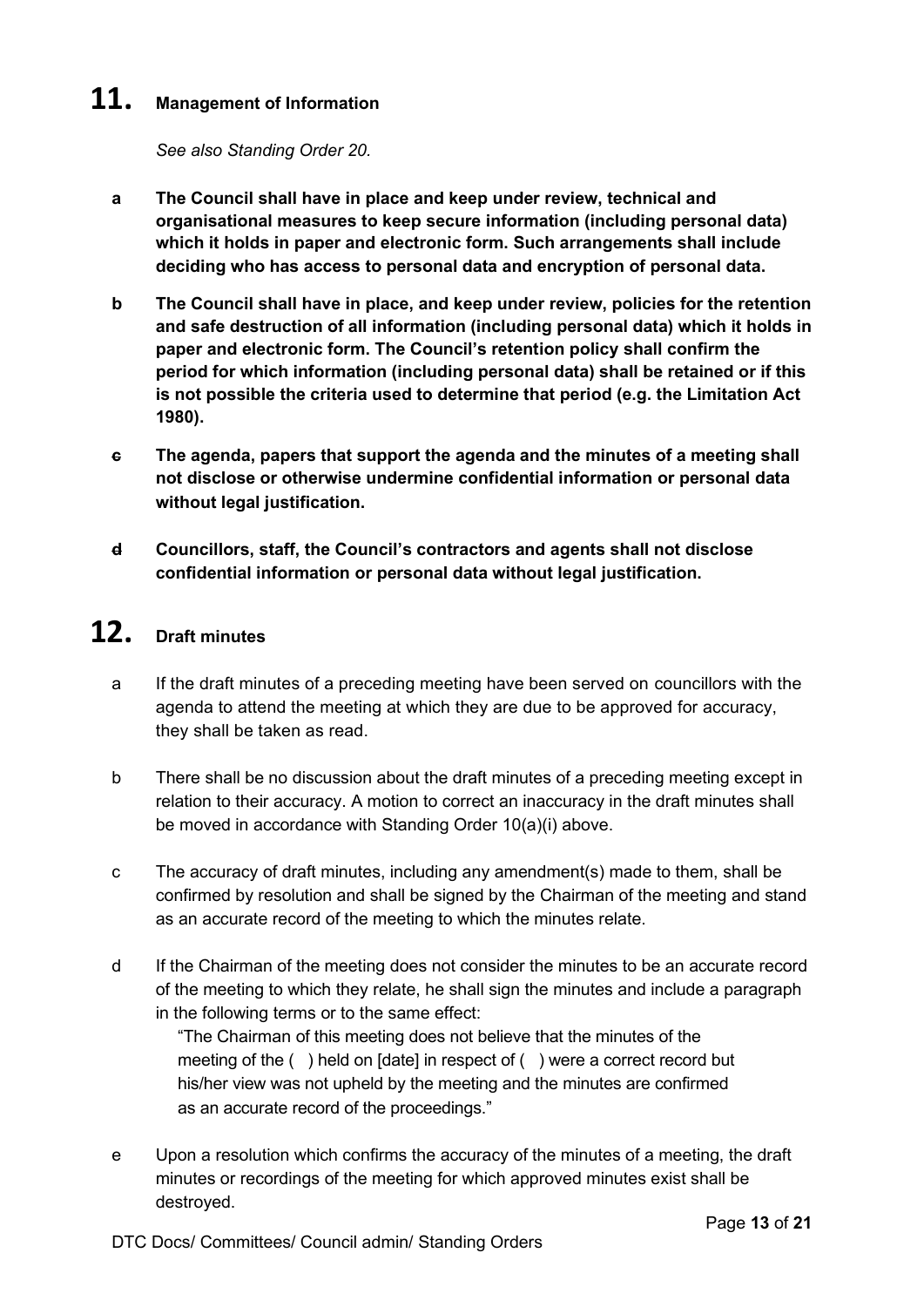# **13. Code of Conduct and dispensations**

*See also Standing Order 3(u).* 

- a All councillors and non-councillors with voting rights shall observe the Code of Conduct adopted by the Council.
- b Unless s/he has been granted a dispensation (which allows a councillor to take part in discussion and vote on a matter that they would otherwise be prevented due to their declared interest), a councillor or non-councillor with voting rights shall withdraw from a meeting when it is considering a matter in which s/he has a disclosable pecuniary interest or another interest if so required by the Council's code of conduct. S/he may return to the meeting after it has considered the matter in which s/he had the interest.
- c **Dispensation requests shall be in writing and submitted to the Proper Officer** as far in advance of a meeting as possible, but at least 24 hours before a meeting.
- d A decision as to whether to grant a dispensation shall be made by the Proper Officer and that decision is final.
- e A dispensation request shall confirm:
	- i. the description and the nature of the disclosable pecuniary interest or other interest to which the request for the dispensation relates;
	- ii. whether the dispensation is required to participate at a meeting in a discussion only or a discussion and a vote;
	- iii. the date of the meeting or the period (not exceeding four years) for which the dispensation is sought; and
	- iv. an explanation as to why the dispensation is sought.
- f Subject to Standing Orders 13(d) and (e) above, dispensations requests shall be considered by the Proper Officer before the meeting for which the dispensation is required.
- **g A dispensation may be granted in accordance with Standing Order 13(e) above if having regard to all relevant circumstances, any of the following apply:**
	- **i. without the dispensation the number of persons prohibited from participating in the particular business would be so great a proportion of the meeting transacting the business as to impede the transaction of the business or**
	- **ii. granting the dispensation is in the interests of persons living in the Council's area or**
	- **iii. it is otherwise appropriate to grant a dispensation.**
- h All dispensation requests shall be considered in accordance with the Council's adopted Dispensation Procedure.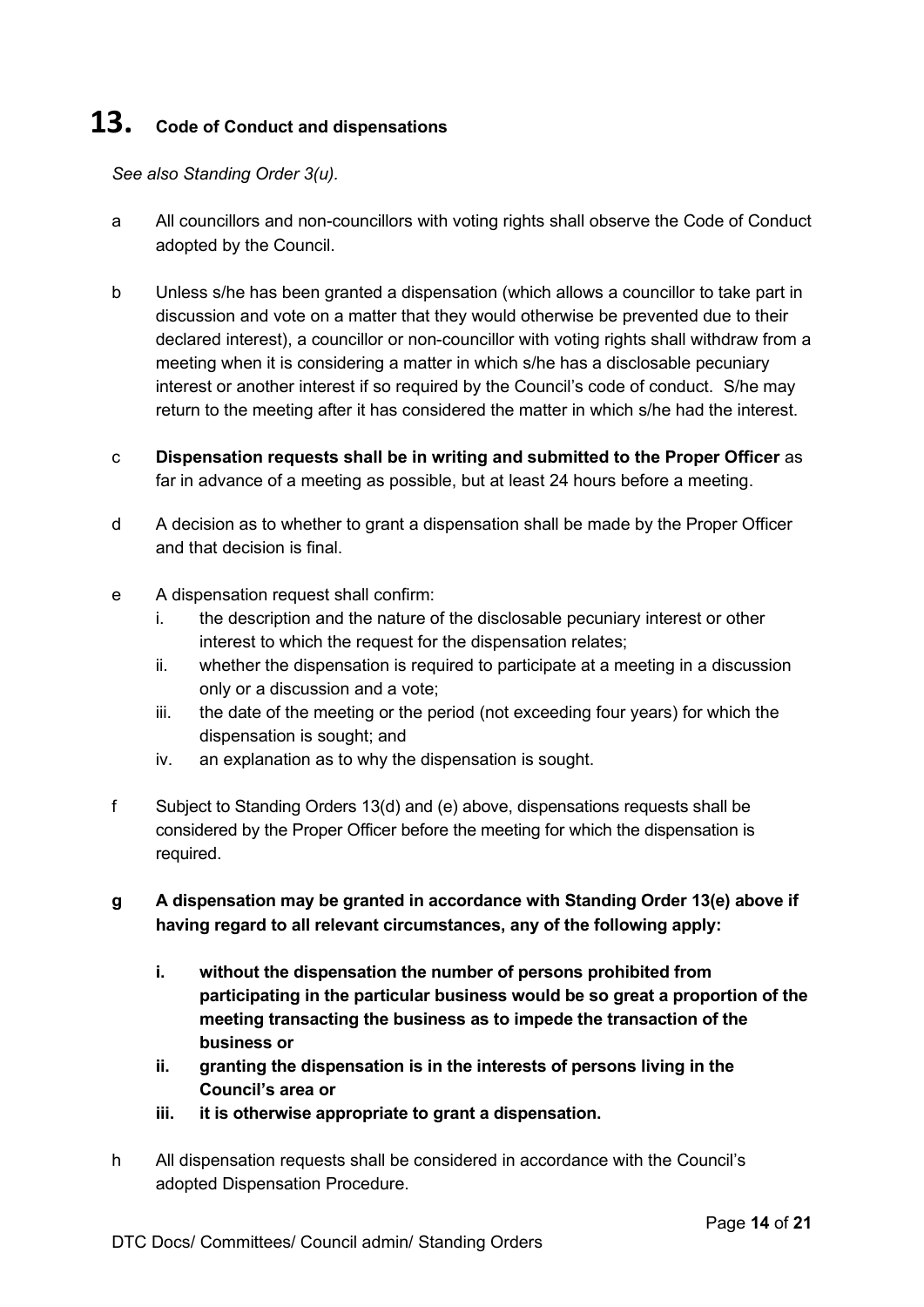# **14. Code of conduct complaints**

- a Upon notification by the District Council that it is dealing with a complaint that a councillor or non-councillor with voting rights has breached the Council's code of conduct, the Proper Officer shall, subject to Standing Order 11 above, report this to the Council.
- b Where the notification in Standing Order 14(a) above relates to a complaint made by the Proper Officer, the Proper Officer shall notify the Town Mayor of this fact, and the Town Mayor shall nominate another staff member to assume the duties of the Proper Officer in relation to the complaint until it has been determined and the Council has agreed what action, if any, to take in accordance with Standing Order 14(d) below.
- c The Council may:
	- i. provide information or evidence where such disclosure is necessary to progress an investigation of the complaint or is required by law;
	- ii. seek information relevant to the complaint from the person or body with statutory responsibility for investigation of the matter;
- **d Upon notification by the District Council that a councillor or non-councillor with voting rights has breached the Council's code of conduct, the Council shall consider what, if any, action to take against him. Such action excludes disqualification or suspension from office.**

# **15. Proper Officer**

- a The Proper Officer shall be either (i) the Clerk or (ii) other staff member(s) nominated by the Council to undertake the work of the Proper Officer when the Proper Officer is absent.
- b The Proper Officer shall:
	- i. **at least three clear days before a meeting of the Council, a committee** or a sub-committee **serve on councillors,** by email**, a signed summons confirming the date, time, place and the agenda (provided the councillor has consented to service by email);**
	- ii. **give public notice of the time, place and agenda at least three clear days before a meeting of the Council or a meeting of a committee** or a subcommittee **(provided that the public notice with agenda of an extraordinary meeting of the Council convened by councillors is signed by them);**

*See Standing Order 3(b) above for the meaning of clear days for a meeting of a Full Council and Standing Order 3(c) above for a meeting of a committee.*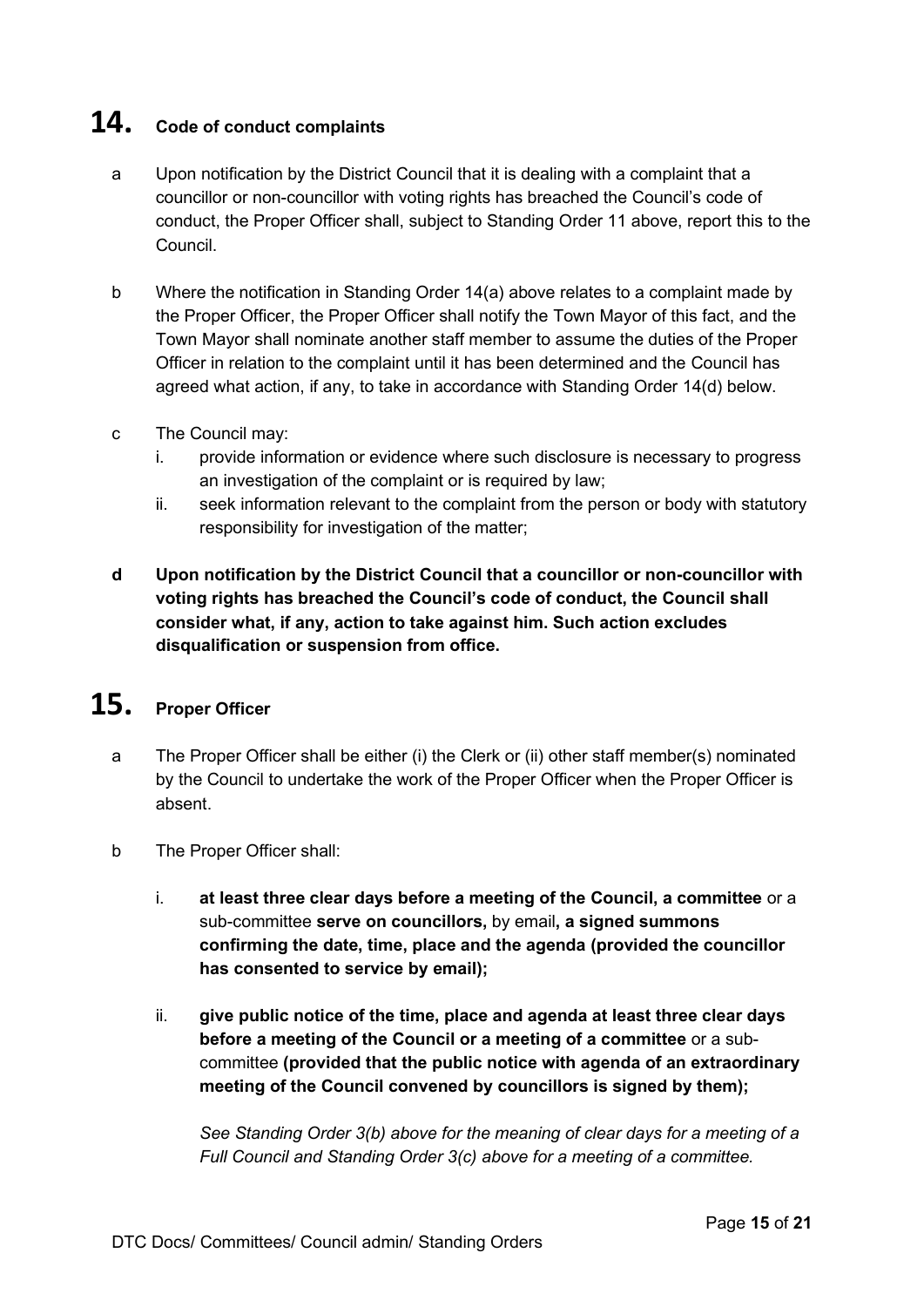- iii. subject to Standing Order 9 above, include on the agenda all motions received unless a councillor has given written notice at least five days before the meeting confirming his/her withdrawal of it;
- iv. **convene a meeting of Full Council for the election of a new Town Mayor, occasioned by a casual vacancy in his/her office;**
- v. **facilitate inspection of the minute records by local government electors;**
- vi. **receive and retain copies of byelaws made by other local authorities;**
- vii. retain acceptance of office forms from councillors;
- viii. **retain a copy of every councillor's register of interests and make them available on the Council's website**;
- ix. assist with responding to requests made under the freedom of information legislation and rights exercisable under data protection legislation, in accordance with the Council's relevant policies and procedures;
- x. liaise, as appropriate with the Council's Data Protection Officer;
- xi. receive and send general correspondence and notices on behalf of the Council except where there is a resolution to the contrary;
- xii. assist in the organisation of, storage of, access to, security of and destruction of information held by the Council in paper and electronic form subject to the requirements of data protection and freedom of information legislation and other legitimate requirements (e.g. the Limitation Act 1980);
- xiii. arrange for legal deeds to be executed; *See also Standing Order 22 below.*
- xiv. arrange or manage the prompt authorisation, approval, and instruction regarding any payments to be made by the Council in accordance with the Council's financial regulations;
- xv. record electronically every planning application notified to the Council and the Council's response to the local planning authority
- xvi. determine, in consultation with the relevant Chairman, whether a planning application received by the Council is required to be considered by committee and, if necessary, to call a meeting of the relevant committee
- xvii. manage access to information about the Council via the publication scheme; and
- xviii. retain custody of the seal of the Council which shall not be used without a resolution to that effect. *See also Standing Order 22 below.*

# **16. Responsible Financial Officer**

a The Council shall appoint appropriate staff member(s) to undertake the work of the Responsible Financial Officer when the Responsible Financial Officer is absent.

## **17. Accounts and accounting statements**

- a "Proper practices" in Standing Orders refer to the most recent version of "Governance and Accountability for Local Councils – a Practitioners' Guide".
- b All payments by the Council shall be authorised, approved and paid in accordance with the law, proper practices and the Council's Financial Regulations.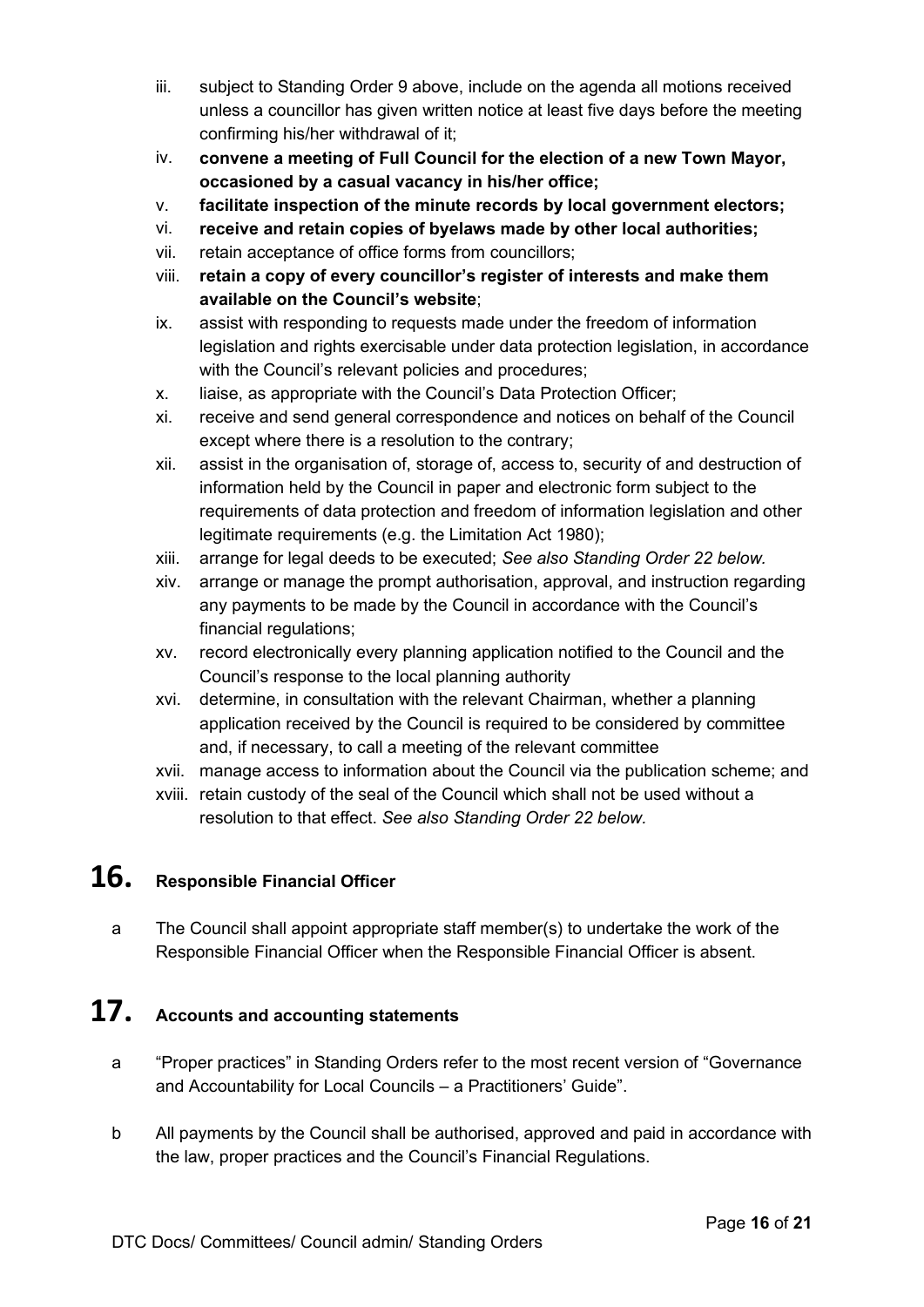- c The Responsible Financial Officer shall supply to each councillor as soon as practicable after 30 June, 30 September and 31 December in each year a statement to summarise:
	- i. the Council's income and expenditure for each quarter;
	- ii. the Council's aggregate income and expenditure for the year to date;
	- iii. the balances held at the end of the quarter being reported
	- iv. a comparison with the budget for the financial year and highlights any actual or potential overspends.
- d As soon as possible after the financial year end at 31 March, the Responsible Financial Officer shall provide:
	- i. each councillor with a statement summarising the Council's income and expenditure for the last quarter and the year to date for information; and
	- ii. to the Full Council the accounting statements for the year in the form of Section 2 of the Annual Governance & Accountability Return, as required by proper practices, for consideration and approval.
- e The year-end accounting statements shall be prepared in accordance with proper practices and applying the form of accounts determined by the Council income and expenditure for the year to 31 March. A completed draft Annual Governance and Accountability Return shall be presented to each councillor with the Full Council agenda for the scheduled meeting held in June. The Annual Governance and Accountability Return of the Council, which is subject to external audit, including the annual governance statement, shall be presented to Council for consideration and formal approval before 30 June.

# **18. Financial controls and procurement**

- a The Council shall consider and approve Financial Regulations drawn up by the Responsible Financial Officer, which shall include detailed arrangements in respect of the following:
	- i. the keeping of accounting records and systems of internal controls;
	- ii. the assessment and management of financial risks faced by the Council;
	- iii. the work of the independent internal auditor in accordance with proper practices and the receipt of regular reports from the internal auditor, which shall be required at least annually;
	- iv. the inspection and copying by councillors and local electors of the Council's accounts and/or orders of payments; and
	- v. whether contracts with an estimated value below **£25,000** due to special circumstances are exempt from a tendering process or procurement exercise.
- b Financial Regulations shall be reviewed regularly and at least annually for fitness of purpose.
- Page **17** of **21** c A public contract regulated by the Public Contracts Regulations 2015 with an estimated value in excess of £25,000 but less than the relevant thresholds in Standing Order 18(f) is subject to Regulations 109-114 of the Public Contracts Regulations 2015 which include a requirement on the Council to advertise the contract opportunity on the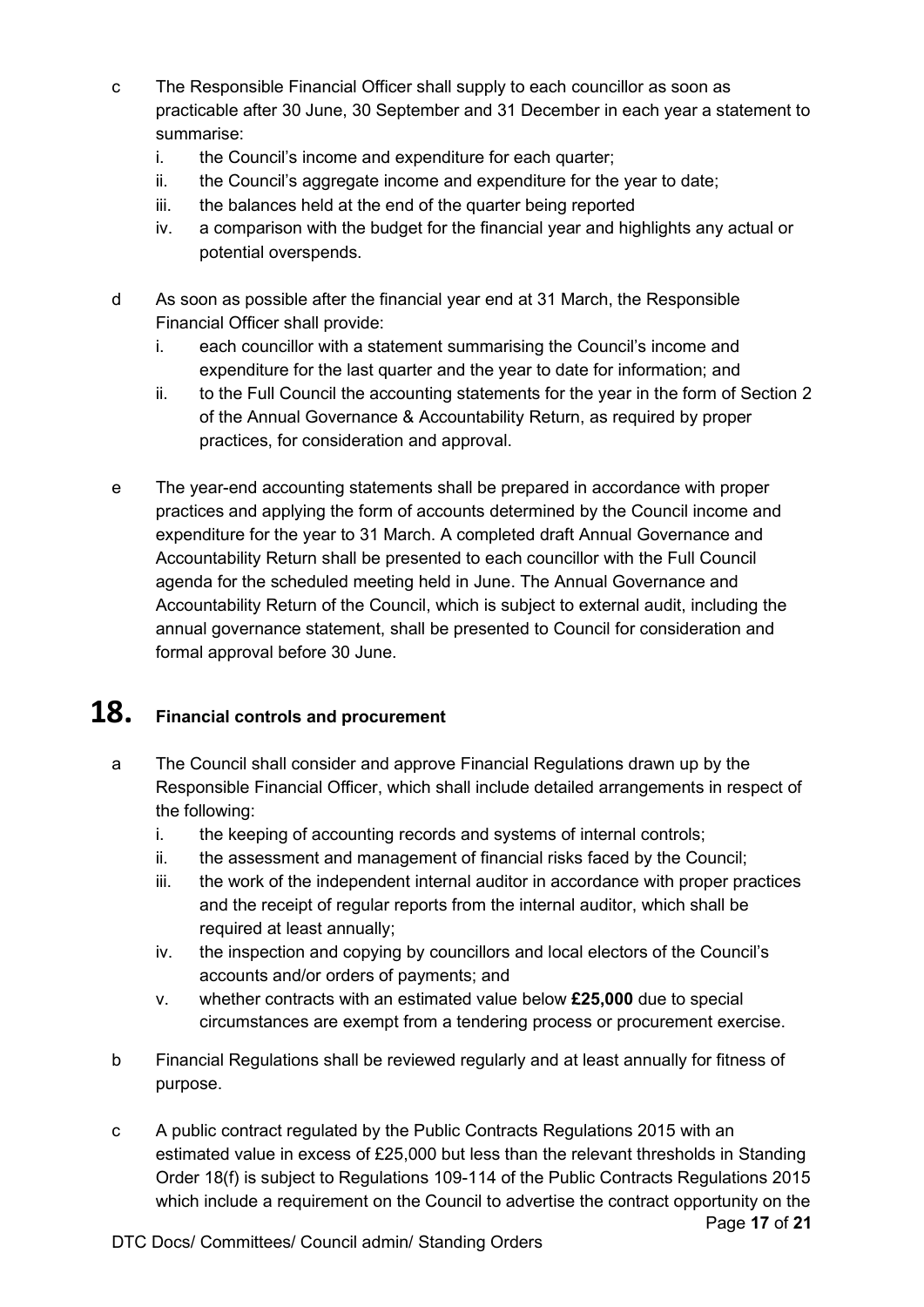Contracts Finder website regardless of what other means it uses to advertise the opportunity unless it proposes to use an existing list of approved suppliers (framework agreement).

- d Subject to additional requirements in the financial regulations of the Council, the tender process for contracts for the supply of goods, materials, services or the execution of works shall include, as a minimum, the following steps:
	- i. a specification for the goods, materials, services or the execution of works shall be drawn up;
	- ii. an invitation to tender shall be drawn up to confirm (i) the Council's specification (ii) the time, date and address for the submission of tenders (iii) the date of the Council's written response to the tender and (iv) the prohibition on prospective contractors contacting councillors or staff to encourage or support their tender outside the prescribed process;
	- iii. tenders are to be submitted in writing in a sealed marked envelope addressed to the Proper Officer;
	- iv. tenders shall be opened by the Proper Officer in the presence of at least two councillors after the deadline for submission of tenders has passed;
	- v. tenders are to be reported to and considered by the appropriate meeting of the Council or a committee or sub-committee with delegated responsibility.
- e Neither the Council, nor a committee or a sub-committee with delegated responsibility for considering tenders, is bound to accept the lowest value tender.
- **f A public contract regulated by the Public Contracts Regulations 2015 with an estimated value in excess of £181,302 for a public service or supply contract or in excess of £4,551,413 for a public works contract (or other thresholds determined by the European Commission every two years and published in the Official Journal of the European Union (OJEU)) shall comply with the relevant procurement procedures and other requirements in the Public Contracts Regulations 2015 which include advertising the contract opportunity on the Contracts Finder website and in OJEU.**
- **g A public contract in connection with the supply of gas, heat, electricity, drinking water, transport services, or postal services to the public; or the provision of a port or airport; or the exploration for or extraction of gas, oil or solid fuel with an estimated value in excess of £363,424 for a supply, services or design contract; or in excess of £4,551,413 for a works contract; or £820,370 for a social and other specific services contract (or other thresholds determined by the European Commission every two years and published in OJEU) shall comply with the relevant procurement procedures and other requirements in the Utilities Contracts Regulations 2016.**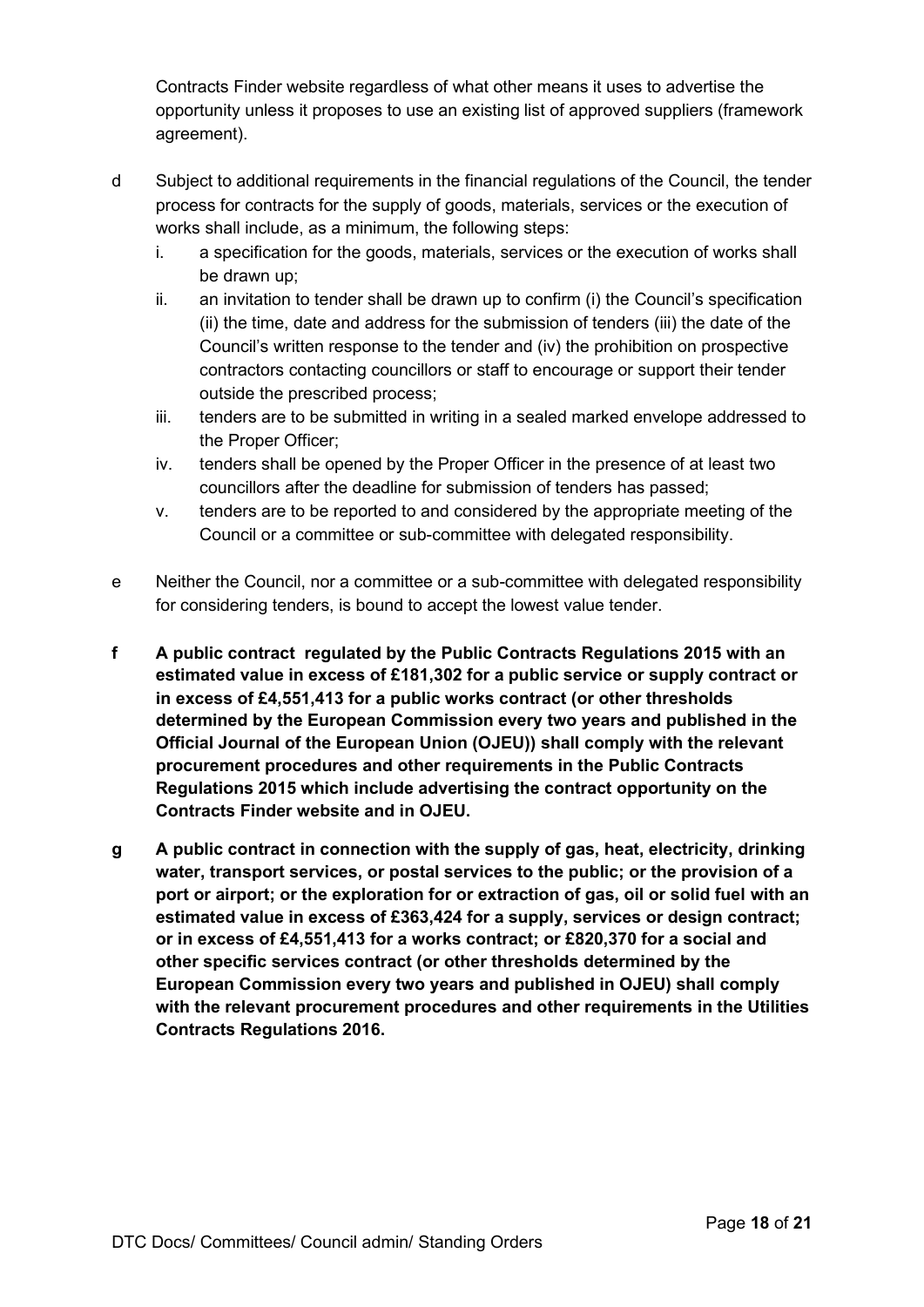## **19. Handling staff matters**

- a A matter personal to a member of staff that is being considered by a meeting of the Executive committee is subject to Standing Order 11 above.
- b Absences from work will be handled in accordance with the Council's adopted Staff Sickness and Absence Policy.
- c Staff appraisals will be conducted in accordance with the Council's adopted Appraisal Policy.
- d Grievance matters will be conducted in accordance with the Council's adopted Grievance Policy.
- e Disciplinary matters will be conducted in accordance with the Council's adopted Disciplinary & Dismissal Policy.
- f Any persons responsible for all or part of the management of staff shall treat as confidential the written records of all meetings relating to their performance, capabilities, grievance or disciplinary matters.
- g In accordance with Standing Order 11(a), persons with line management responsibilities shall have access to staff records referred to in Standing Order 19(f).

# **20. Responsibilities to provide information**

*See also Standing Order 21.*

- a **In accordance with freedom of information legislation, the Council shall publish information in accordance with its publication scheme and respond to requests for information held by the Council.**
- b **The Council shall publish information in accordance with the requirements of the Local Government (Transparency Requirements) (England) Regulations 2015**.

## **21. Responsibilities under data protection legislation**  (Below is not an exclusive list).

#### *See also Standing Order 11.*

- a The Council may appoint a Data Protection Officer.
- b **The Council shall have policies and procedures in place to respond to an individual exercising statutory rights concerning his personal data.**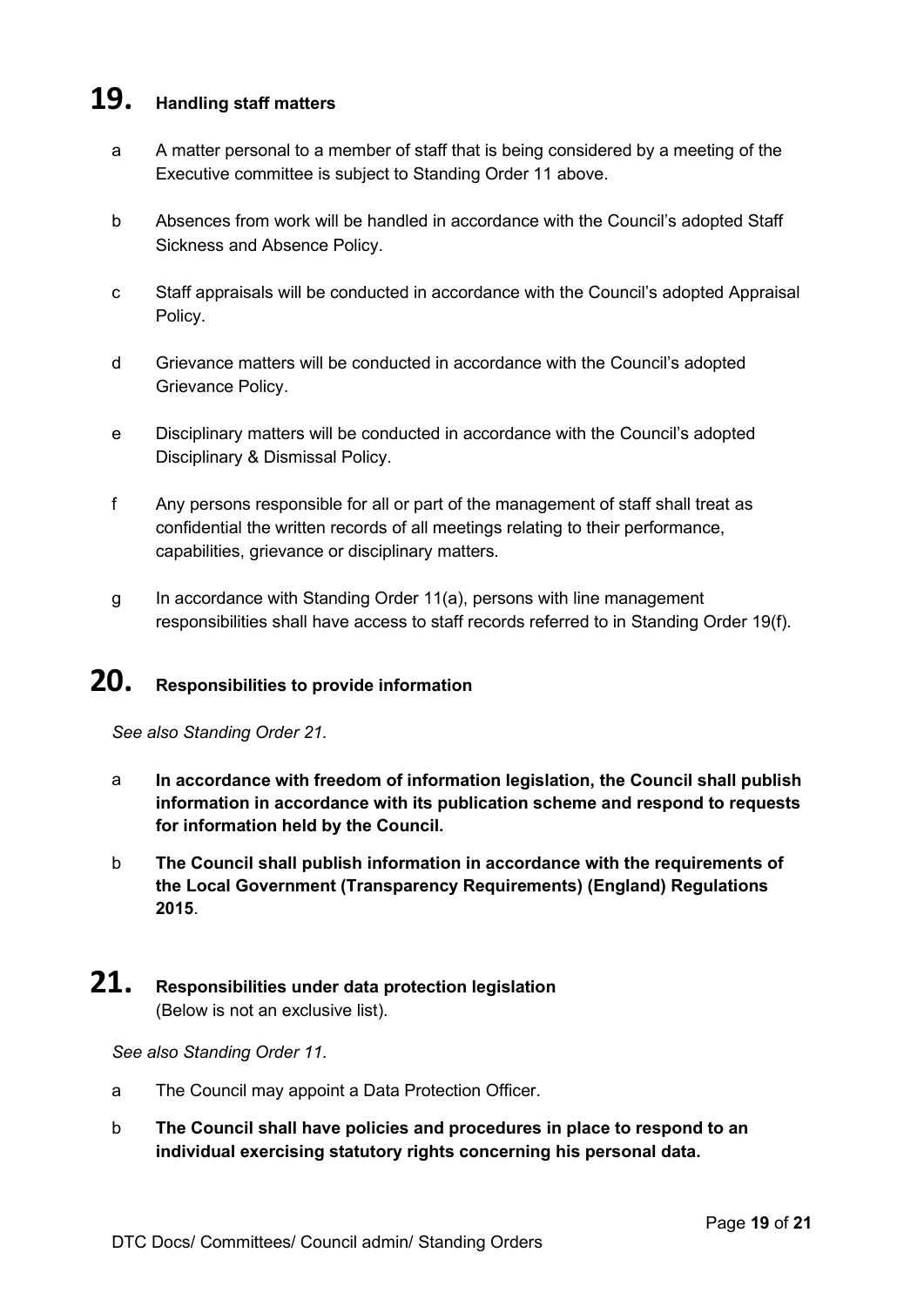- c **The Council shall have a written policy in place for responding to and managing a personal data breach.**
- d **The Council shall keep a record of all personal data breaches comprising the facts relating to the personal data breach, its effects and the remedial action taken.**
- e **The Council shall ensure that information communicated in its privacy notice(s) is in an easily accessible and available form and kept up to date.**
- f **The Council shall maintain a written record of its processing activities.**

## **22. Relations with the press/media**

Requests from the press or other media for an oral or written comment or statement from the Council, its councillors or staff shall be handled in accordance with the Council's adopted Communications Strategy.

## **23. Execution and sealing of legal deeds**

*See also Standing Orders 15(b)(xii) and (xvii) above.*

- a A legal deed shall not be executed on behalf of the Council unless authorised by a resolution.
- **b Subject to Standing Order 23(a) above, the Council's common seal shall alone be used for sealing a deed required by law. It shall be applied by the Proper Officer in the presence of two councillors who shall sign the deed as witnesses.**

# **24. Communicating with District and County Councillors**

- a An invitation to attend a meeting of the Council shall be sent, together with the agenda, to the ward Councillor(s) of the District and County Council representing the area of the Council.
- b Unless the Council determines otherwise, a copy of each letter sent to the District and County Council shall be sent to the ward Councillor(s) representing the area of the Council.

# **25. Restrictions on councillor activities**

Unless authorised by a resolution, no individual councillor shall in the name or on behalf of the Council, a committee or a sub-committee:

- i. inspect any land and/or premises which the Council has a right or duty to inspect; or
- ii. issue orders, instructions or directions.